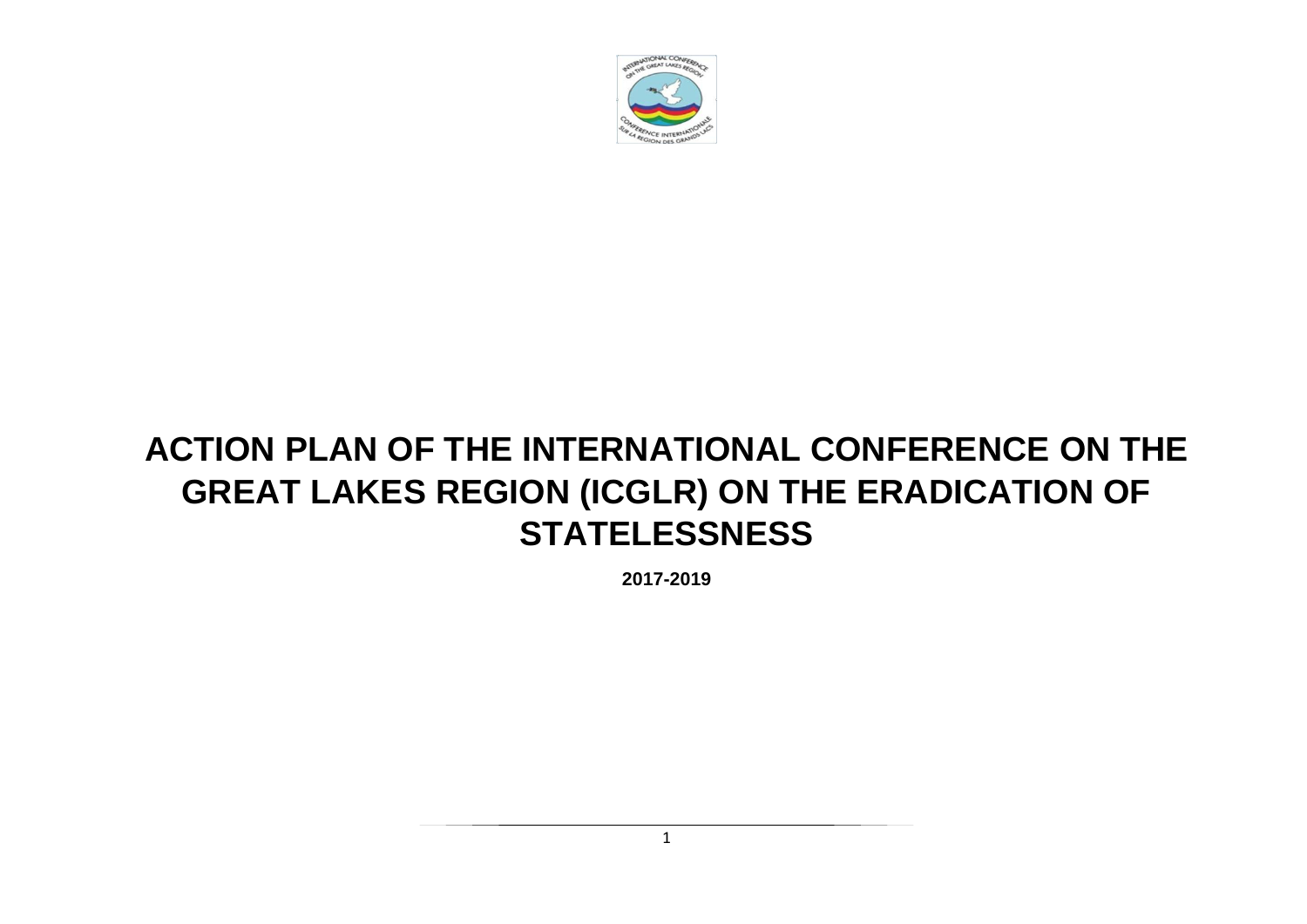

### **1. Context**

Globally, millions of people including many in the Great Lakes Region are stateless or at risk of statelessness. They cannot enjoy the full range of human rights. Among the causes of statelessness in the Great Lakes Region are gaps in nationality laws and policies. Even though there is no regional legal framework to address these gaps, efforts have been made by Member States of the International Conference on the Great Lakes Region (ICGLR) to resolve this problem by, for example, acceding to the 1954 Convention relating to the Status of Stateless Persons and/or the 1961 Convention on the Reduction of Statelessness.

Furthermore, Heads of States and Governments adopted the Dar-Es-Salaam Declaration on Peace, Security, Democracy and Development in the Great Lakes Region on 24 November 2004 (known as the Dar-Es-Salaam Declaration) and signed the Pact on Security, Stability and Development in the Great Lakes Region on 15 December 2006 (modified in 2012), under the auspices of the United Nations and the African Union. These two instruments address some dimensions of statelessness, like paragraph 68 of the Dar-Es-Salaam Declaration in which States commit to "adopt a common regional approach for the ratification and implementation of the UN Conventions on Statelessness, harmonize national laws and standards, and provide refugees and displaced persons with identification documents enabling them to have access to basic services and exercise their rights." The Declaration on Peace, Security, Democracy and Development, whose crowning achievement is the entry into force of the Pact on Security, Stability and Development in June 2008, is a historical instrument and a milestone in the fight against statelessness in the Great Lakes Region. The Declaration was adopted during the first summit of Heads of States and Governments in Dar-Es-Salaam, Tanzania from19 – 20 November 2004 under the auspices of the United Nations and the African Union.

In the spirit of the Dar-Es-Salaam Declaration, the August 2006 ICGLR Regional Programme of Action on Humanitarian and Social Issues, entitled "Framework for Durable Solutions to Humanitarian, Social and Environmental Issues in the Great Lakes Region" translates the commitments of Heads of States and Governments into concrete actions in the areas of human rights protection and human security. It sets out support measures the ICGLR and UNHCR can provide to Member States, in accordance with the provisions of paragraph 68 of the Dar-Es-Salaam Declaration and point 4.1.1 of the Regional Programme of Action on Humanitarian and Social Issues relating to the respect of international and regional instruments on human rights, international humanitarian law, and the issuance of identity documents to internally displaced persons, refugees and stateless persons. It includes measures which the ICGLR will adopt in order to ensure follow-up for requests issued by Member States and national implementation monitoring mechanisms at the level of each Member State. The present Action Plan is adopted in accordance with these provisions.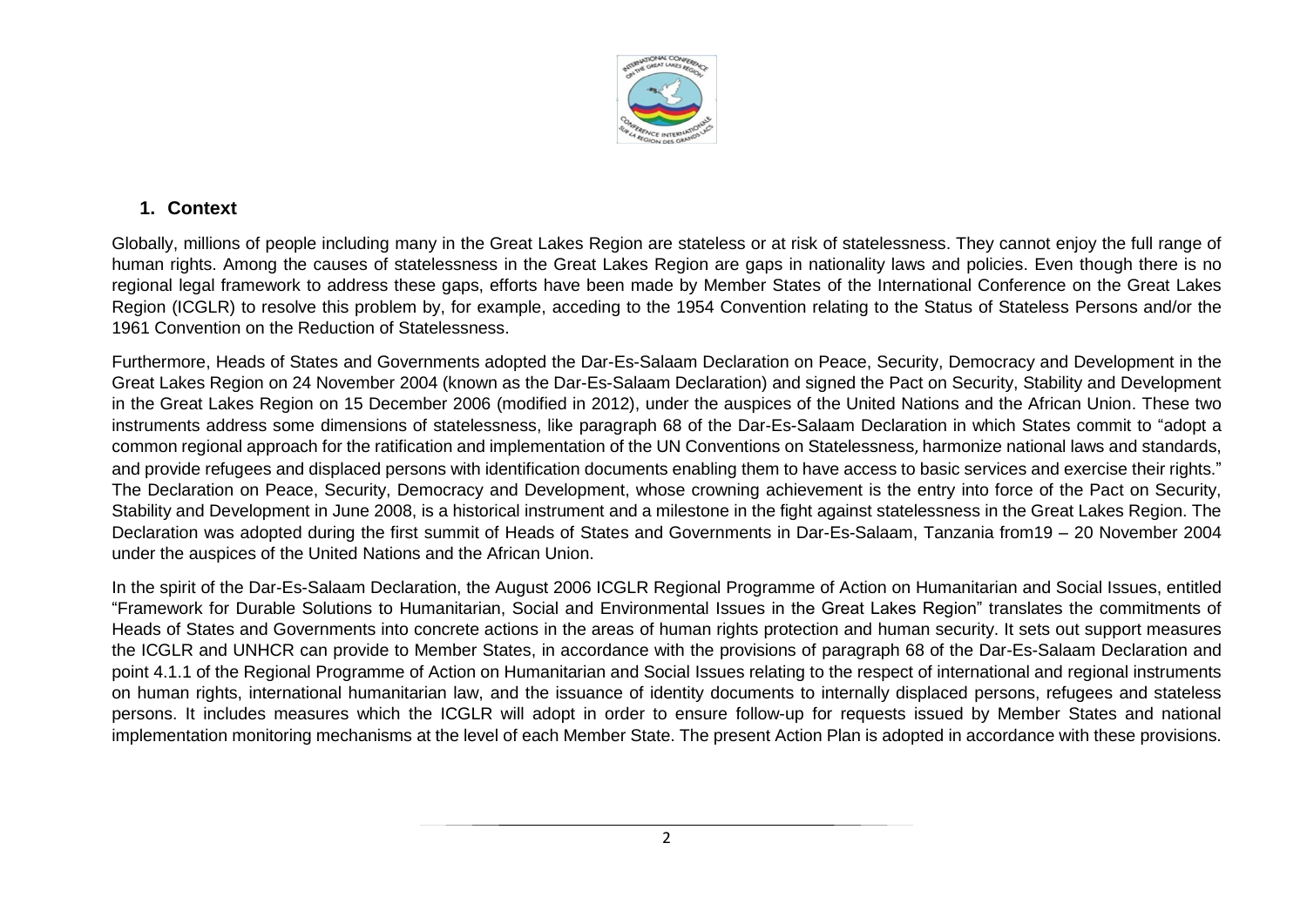

## **2. Strategic objectives**

#### **Strategic objective 1: Ensure compliance with legal, policy and institutional frameworks governing eradication of statelessness**

ICGLR Member States recognize that the adoption of a common regional approach with a view to ratifying and implementing the UN Conventions on Statelessness; harmonizing corresponding national legislation and norms, and providing identity documents to refugees and internally displaced persons, enabling them to access basic services and enjoy their human rights, is a key element in the prevention and eradication of statelessness in the Great Lakes Region. Three (3) States have already acceded to the aforementioned Conventions, of which one State (Rwanda) is party to the 1954 and 1961 Conventions, and two others (Zambia and Uganda) are party to the 1954 Convention only.

The ICGLR, in collaboration with UNHCR and the African Union, will assist Member States in preparation for their adoption of the aforementioned UN Conventions on statelessness and their domestication into national legislation.

| Objective 1.1: Accession to the international conventions on statelessness                                                                                                                                                                               |                                                                                        |                                                                                  |                                                           |                  |  |
|----------------------------------------------------------------------------------------------------------------------------------------------------------------------------------------------------------------------------------------------------------|----------------------------------------------------------------------------------------|----------------------------------------------------------------------------------|-----------------------------------------------------------|------------------|--|
| <b>Activities</b>                                                                                                                                                                                                                                        | <b>Performance Indicator</b>                                                           | <b>Responsible Parties</b>                                                       | <b>Source</b><br><b>of</b><br><b>Verification</b>         | <b>Timeframe</b> |  |
| sensitization<br>information<br>1.1.1<br>Undertake<br>and<br>campaigns in Member States on the need to accede to<br>the International Conventions on Statelessness for<br>government authorities, civil society organizations and<br>other stakeholders. | # of campaigns organised                                                               | <b>Executive Secretariat</b><br>- UNHCR<br>-Civil Society<br>Organisations (CSO) | Workshop reports                                          | Ongoing          |  |
| 1.1.2 Present a Memorandum to the ICGLR on the<br>need for Member States to accede to the International<br><b>Conventions on Statelessness.</b>                                                                                                          | Memorandum presented<br>to the ICGLR Regional<br>Inter-Ministerial<br>Committee (RIMC) | - Executive Secretariat                                                          | - Memorandum<br>- Report of the<br>Committee's<br>meeting | <b>June 2018</b> |  |
| 1.1.3 Accede to the UN Conventions on Statelessness<br>and deposit the instruments of ratification.                                                                                                                                                      | - Acts of accession<br>deposited<br>- Instruments of<br>ratification deposited         | Member States (excluding<br>Rwanda)                                              | - ICGLR<br>Secretariat<br>- UN Secretariat                | 2019             |  |
| UN.<br>1.1.4<br>Domesticate<br>Conventions<br>on<br>the.<br>Statelessness into national legislation.                                                                                                                                                     | # of domestic nationality<br>revised<br>laws<br>and                                    | States with the<br>Member<br>support of ICGRL and                                | <b>ICGLR</b><br>Secretariat                               | Ongoing          |  |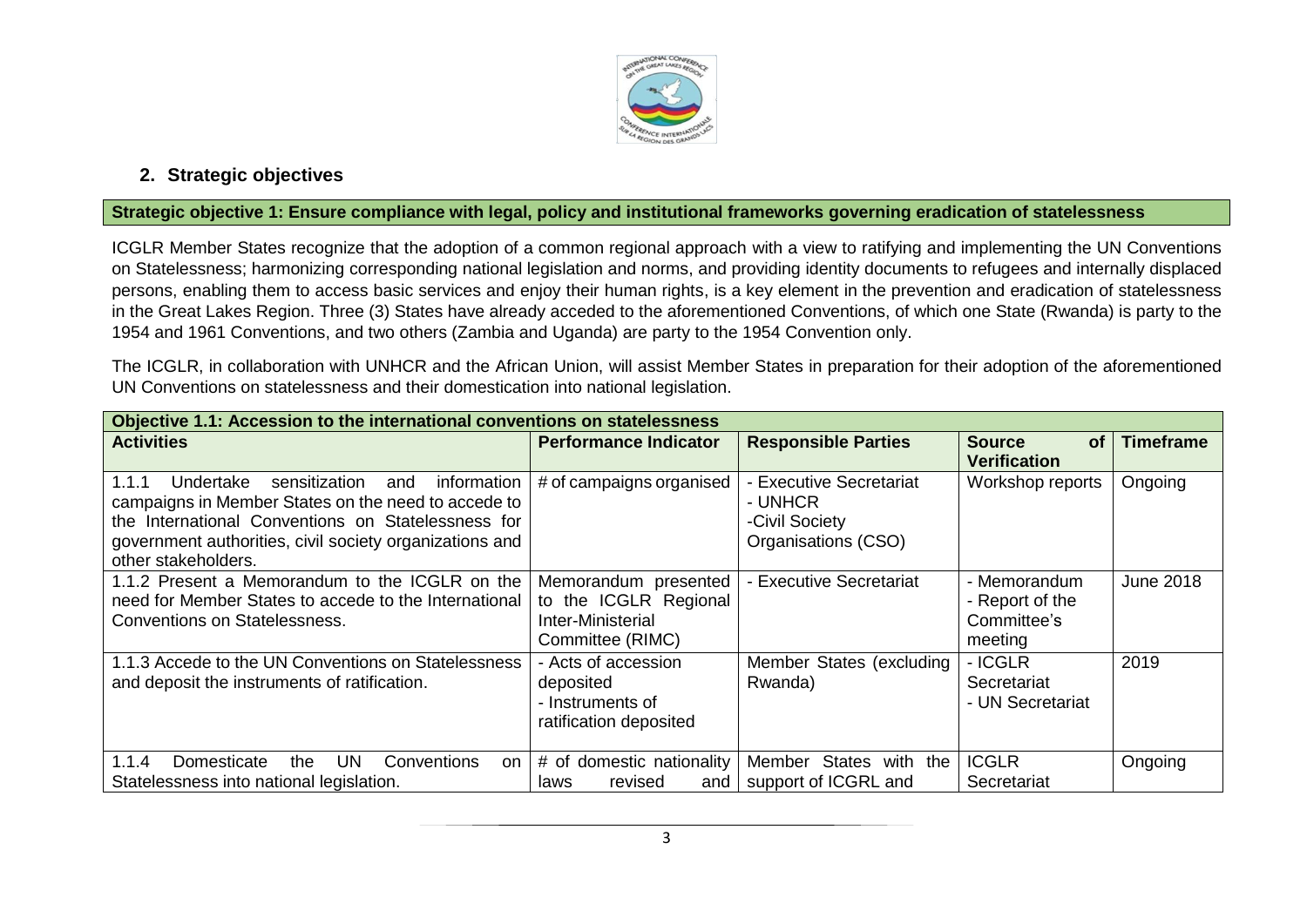

|                                                                                                                                  | compliant with 1954 and<br>1961 Conventions | <b>UNHCR</b>                          |                                                                                                     |                  |
|----------------------------------------------------------------------------------------------------------------------------------|---------------------------------------------|---------------------------------------|-----------------------------------------------------------------------------------------------------|------------------|
| Objective 1.2: Develop a Regional Protocol for the prevention and eradication of statelessness                                   |                                             |                                       |                                                                                                     |                  |
| <b>Activities</b>                                                                                                                | <b>Performance Indicator</b>                | <b>Responsible Parties</b>            | <b>of</b><br><b>Source</b><br><b>Verification</b>                                                   | <b>Timeframe</b> |
| 1.2.1 Draft a protocol on prevention and eradication of<br>cases of statelessness.                                               | Availability<br>of<br>draft<br>Protocol     | <b>ICGLR Executive</b><br>Secretariat | Draft Protocol                                                                                      | 2019             |
| 1.2.2 Organize a meeting of experts to validate the<br>draft legal instrument.                                                   | Expert<br>meeting<br>organized              | <b>ICGLR Executive</b><br>Secretariat | Legal<br>experts'<br>meeting report                                                                 | 2019             |
| 1.2.3 Submit the draft legal instrument to the Regional<br>Inter-Ministerial Committee.                                          | Presentation of the draft                   | <b>ICGLR Executive</b><br>Secretariat | Ministerial<br>meeting report                                                                       | 2019             |
| 1.2.4 Submit the legal instrument to be adopted to the<br>authorities of ICGLR Heads of States and<br>Governments for signature. | Signature                                   | <b>ICGLR Executive</b><br>Secretariat | Publication of the<br>legal instrument in<br>the official gazette<br>of each Member<br><b>State</b> | 2019             |

#### **Strategic objective 2: Strengthen data management systems for effective response to the challenges of statelessness**

There is no complete data available on the causes of statelessness and the number and profile of stateless persons in the Great Lakes Region. Given the urgent need to obtain more concrete information about the sources of statelessness and obstacles to acquisition of nationality, as well as about potential 'at risk' groups, the ICGLR, in collaboration with UNHCR, will develop a standard framework for data collection that will help Member States to comprehensively document the situation of statelessness in their respective countries.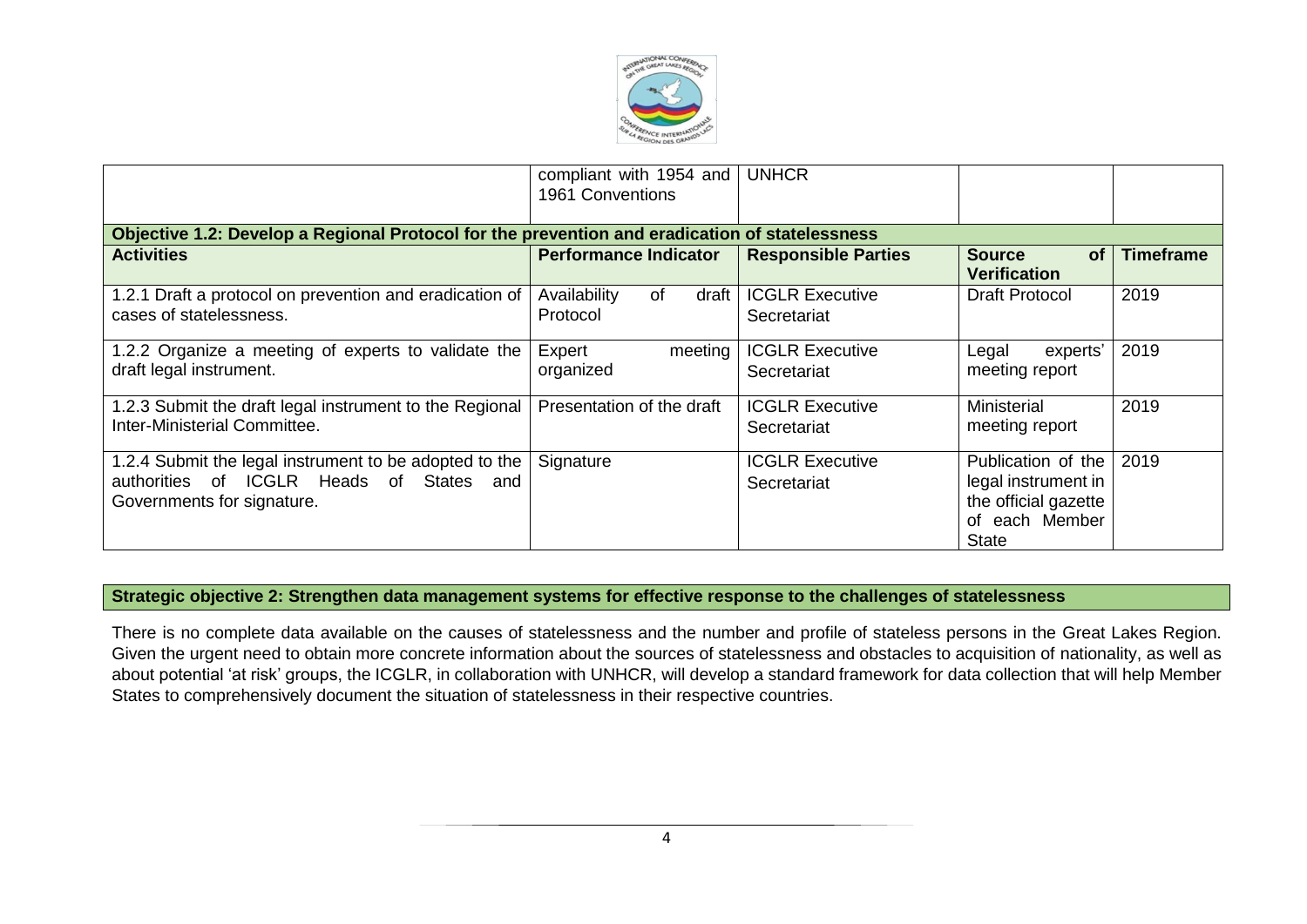

| Objective 2.1: Research, analysis and dissemination of data                                                                                                                                                                                               |                                                                                                   |                                                                              |                                                            |                  |  |
|-----------------------------------------------------------------------------------------------------------------------------------------------------------------------------------------------------------------------------------------------------------|---------------------------------------------------------------------------------------------------|------------------------------------------------------------------------------|------------------------------------------------------------|------------------|--|
| <b>Activities</b>                                                                                                                                                                                                                                         | <b>Performance Indicator</b>                                                                      | <b>Responsible Parties</b>                                                   | <b>Source</b><br><b>of</b><br><b>Verification</b>          | <b>Timeframe</b> |  |
| 2.1.1 Conduct a regional study on statelessness,<br>assessing obstacles to acquisition of nationality,<br>including birth registration, gender issues and access<br>to proof of nationality by people residing in the country<br>and outside the country. | - Study on obstacles<br>conducted:<br>- Technical meeting held;<br>- Recommendations<br>available | - National Coordination<br>and Collaboration<br><b>Mechanisms</b><br>- UNHCR | - Study published,<br>Recommendation<br>s report available | 2018             |  |
| 2.1.2. Organize a meeting to validate the study.                                                                                                                                                                                                          | Validation meeting held                                                                           | - National Coordination<br>and Collaboration<br><b>Mechanisms</b><br>- UNHCR | Meeting report                                             | 2019             |  |
| 2.1.3 Develop a reference framework for national<br>studies on statelessness.                                                                                                                                                                             | Availability of reference<br>framework                                                            | - National Coordination<br>and Collaboration<br>Mechanism s<br>- UNHCR       | Reference<br>for<br>framework<br>national studies          | 2018             |  |
| 2.1.4 Organize a meeting to validate the reference<br>framework for national studies.                                                                                                                                                                     | Validation meeting held                                                                           | - National Coordination<br>and Collaboration<br><b>Mechanisms</b><br>- UNHCR | Meeting report                                             | 2018             |  |
| Objective 2.2: Institutionalize collection and dissemination of data on statelessness                                                                                                                                                                     |                                                                                                   |                                                                              |                                                            |                  |  |
| <b>Activities</b>                                                                                                                                                                                                                                         | <b>Performance Indicator</b>                                                                      | <b>Responsible Parties</b>                                                   | <b>Source</b><br><b>of</b><br><b>Verification</b>          | <b>Timeframe</b> |  |
| 2.2.1 Develop a standard methodology for data<br>collection on statelessness including during national<br>population censuses.                                                                                                                            | Availability of standard<br>methodology                                                           | - National Coordination<br>and Collaboration<br><b>Mechanisms</b><br>- UNHCR | Standard<br>methodology                                    | 2018             |  |
| 2.2.2 Organize a validation meeting.                                                                                                                                                                                                                      | Availability of validation<br>meeting report                                                      | - National Coordination<br>and Collaboration<br><b>Mechanisms</b><br>- UNHCR | Validation<br>meeting report                               | 2018             |  |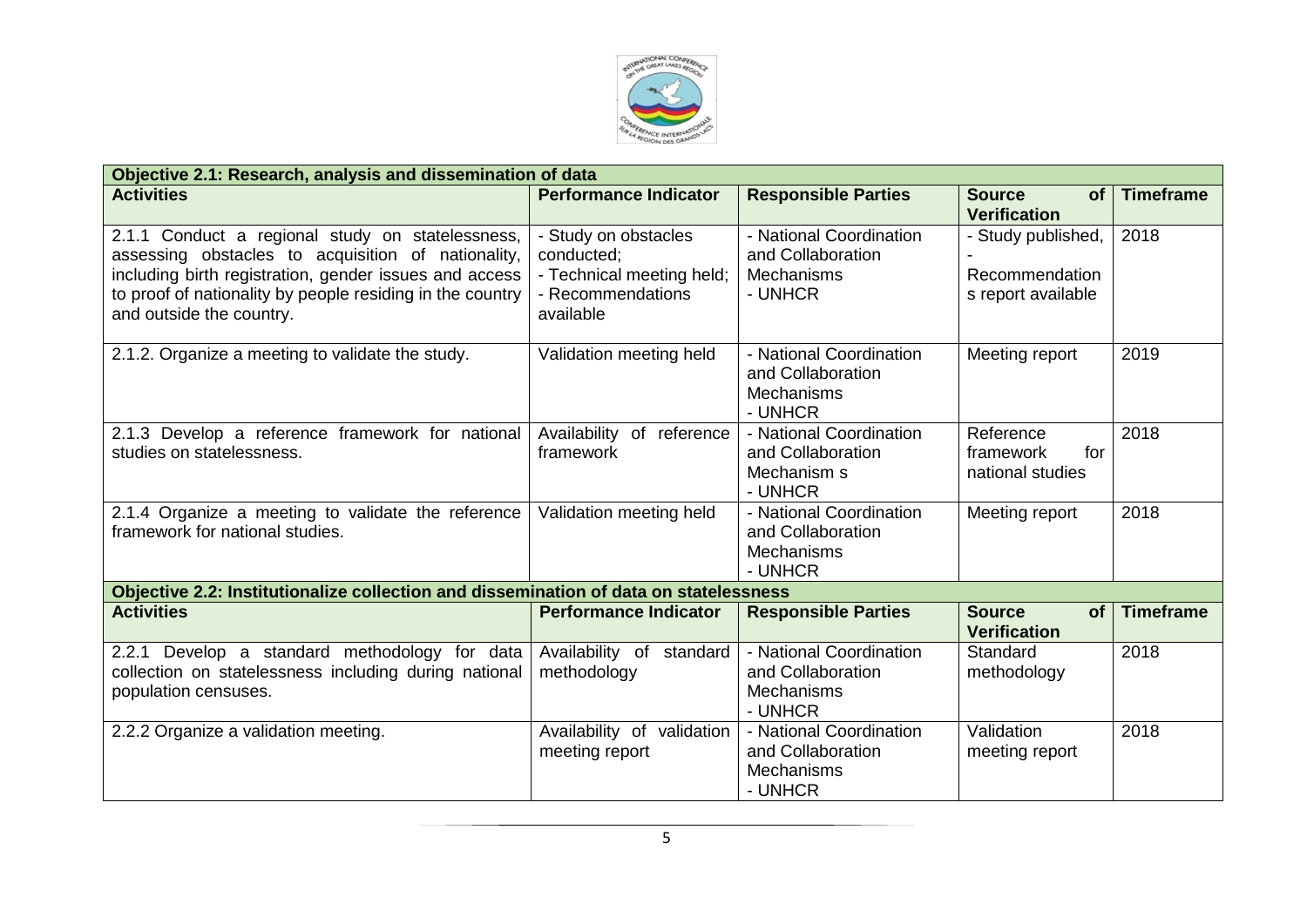

| 2.2.3 Organize training of national statistics agencies<br>on collection of data on statelessness taking gender<br>issues into consideration. | training<br>$#$ of<br>sessions<br>organized;<br># of personnel trained                                                           | - Executive Secretariat<br>- UNHCR                                           | Training report                     | 2018 |
|-----------------------------------------------------------------------------------------------------------------------------------------------|----------------------------------------------------------------------------------------------------------------------------------|------------------------------------------------------------------------------|-------------------------------------|------|
| 2.2.4 Integrate the conclusions and recommendations<br>of the above study (Objective 2.1) into the national<br>action plans on statelessness. | - Technical meetings<br>organized at national<br>level:<br>- National action plans<br>revised on the basis of<br>the conclusions | - National Coordination<br>and Collaboration<br><b>Mechanisms</b><br>- UNHCR | Revised<br>national<br>action plans | 2019 |
| 2.2.5 Creation of a regional database on statelessness.                                                                                       | Database<br>created<br>and<br>functional                                                                                         | <b>Executive Secretariat</b>                                                 | Database                            | 2019 |

#### **Strategic objective 3: Establish strategic and operational monitoring and evaluation mechanisms**

In order to assess progress and achievements in the implementation of the commitments made in the" Framework for Durable Solutions to Humanitarian, Social and Environmental Issues In the Great Lakes Region" (August 2006), monitoring and evaluation mechanisms involving all stakeholders engaged in the fight against statelessness will be put in place at the national and regional level. The ICGLR and UNHCR will support Member States through capacity-building measures and by sharing best practices.

| Objective 3.1: Ensure that all States and key stakeholders have effective and operational focal points |                     |                            |                            |           |  |
|--------------------------------------------------------------------------------------------------------|---------------------|----------------------------|----------------------------|-----------|--|
| <b>Activities</b>                                                                                      | <b>Performance</b>  | <b>Responsible Parties</b> | <b>Source</b><br><b>of</b> | Timeframe |  |
|                                                                                                        | <b>Indicator</b>    |                            | <b>Verification</b>        |           |  |
| Government Focal Points<br>3.1.1<br>Designate<br>on                                                    | - Focal Points      | National Coordination      | Note verbale               | 2017      |  |
| statelessness and inform UNHCR and ICGLR by note                                                       | appointed;          | Collaboration<br>and       |                            |           |  |
| verbale.                                                                                               | - UNHCR and ICGLR   | Mechanisms                 |                            |           |  |
|                                                                                                        | notified            |                            |                            |           |  |
| 3.1.2 Develop terms of reference for the Government                                                    | - Technical meeting | - Executive Secretariat    | <b>TORs</b>                | 2017      |  |
| Focal Points.                                                                                          | held:               | - UNHCR                    |                            |           |  |
|                                                                                                        |                     |                            |                            |           |  |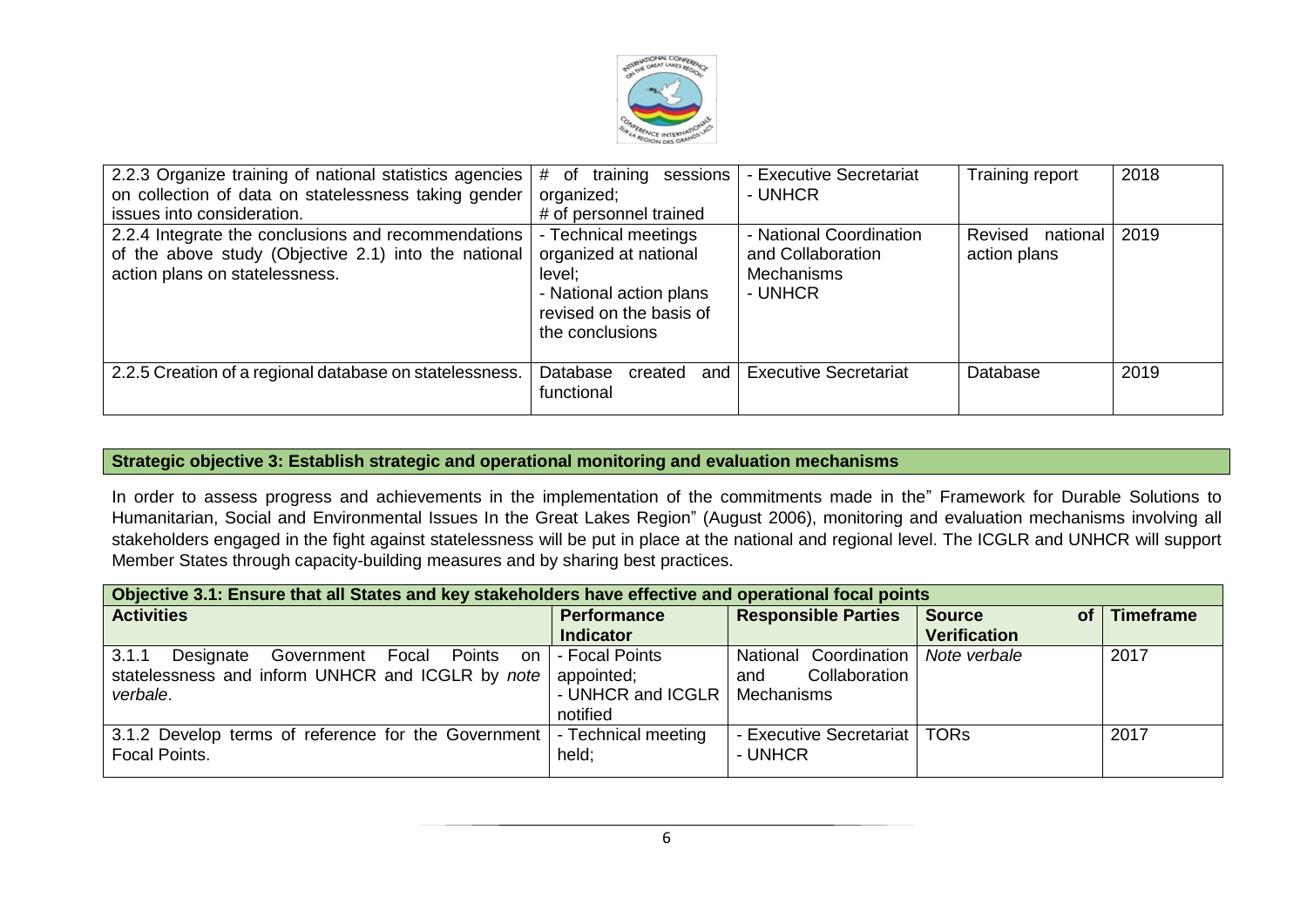

|                                                                                                                                                                      | - TORs developed<br>and shared with<br><b>States</b>                                             |                                                                                                                                       |                                                   |                  |
|----------------------------------------------------------------------------------------------------------------------------------------------------------------------|--------------------------------------------------------------------------------------------------|---------------------------------------------------------------------------------------------------------------------------------------|---------------------------------------------------|------------------|
| Provide training<br>statelessness to<br>3.1.3<br>the<br>on<br><b>Government Focal Points.</b>                                                                        | - Annual training<br>delivered;<br>- # of focal points<br>trained                                | - Executive Secretariat<br>- UNHCR                                                                                                    | Training reports                                  | 2018             |
| 3.1.4 Convene regular meetings with the Focal Points to<br>share best practices, strategies and policy measures and<br>to assess progress.                           | At least two meetings<br>conducted per year                                                      | - Executive Secretariat<br>- National<br>Coordination and<br>Collaboration<br><b>Mechanisms</b>                                       | Meeting reports                                   | 2018             |
| 3.1.5 Designate officially a structure/resource person<br>within ICGLR as regional focal point on statelessness.                                                     | - ICGLR focal point<br>appointed;<br>- Member States and                                         | <b>Executive Secretariat</b>                                                                                                          | Note verbale                                      | 2017             |
|                                                                                                                                                                      | <b>UNHCR notified</b>                                                                            |                                                                                                                                       |                                                   |                  |
| Objective 3.2: Ensure that all States adopt and implement a plan of action on the eradication of statelessness based on harmonized<br>methodologies                  |                                                                                                  |                                                                                                                                       |                                                   |                  |
| <b>Activities</b>                                                                                                                                                    | <b>Performance</b><br><b>Indicator</b>                                                           | <b>Responsible Parties</b>                                                                                                            | <b>Source</b><br><b>of</b><br><b>Verification</b> | <b>Timeframe</b> |
| Develop standardized methodologies for the<br>3.2.1<br>development and adoption of national action plans.<br>3.2.2 Deliver training on the design of national action | - Technical meeting<br>held;<br>- methodology<br>developed and<br>disseminated<br># of trainings | - Executive Secretariat<br>- UNHCR<br>- National<br>Coordination and<br>Collaboration<br><b>Mechanisms</b><br>- Executive Secretariat | Methodology shared<br>Training reports            | 2018<br>2018     |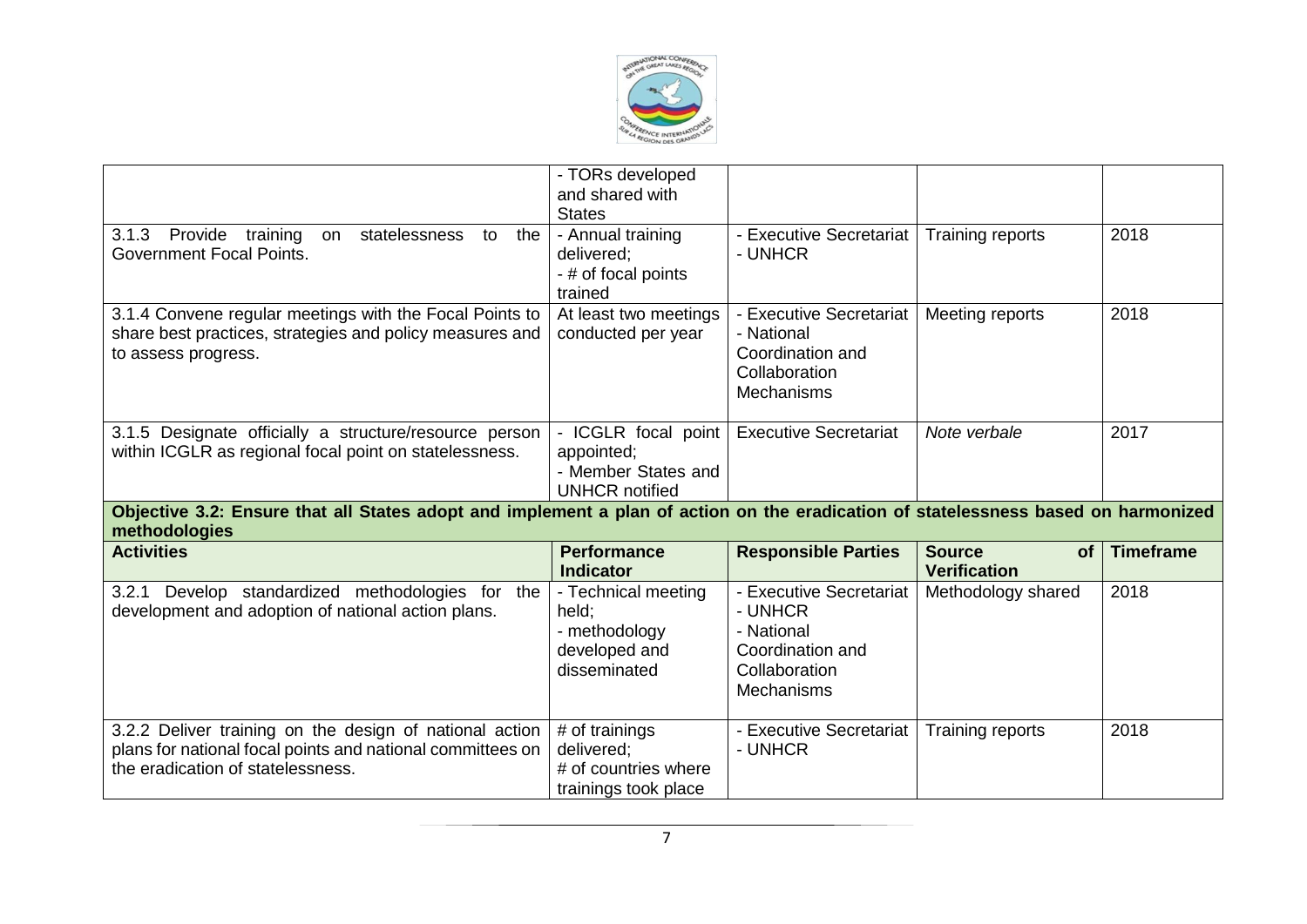

| 3.2.3 Adopt national action plans.                                                                                                                                                                                                                                                                                       | #<br>countries that<br>of<br>adopted<br>have<br>a<br>national action plan                                                                      | - National<br>Coordination and<br>Collaboration<br><b>Mechanisms</b>                                             | of State<br>Publication<br>policies               | 2018                                   |
|--------------------------------------------------------------------------------------------------------------------------------------------------------------------------------------------------------------------------------------------------------------------------------------------------------------------------|------------------------------------------------------------------------------------------------------------------------------------------------|------------------------------------------------------------------------------------------------------------------|---------------------------------------------------|----------------------------------------|
| 3.2.4 Develop and maintain an online learning resource<br>centre for Member States as a means of ensuring<br>information-sharing and capacity-building.                                                                                                                                                                  | available<br>Webpage<br>updated<br>and<br>regularly                                                                                            | - Executive Secretariat<br>- UNHCR                                                                               | Webpage                                           | 2018                                   |
| 3.2.5 Develop specific methodologies in relevant areas in<br>support of Member States' implementation of their action<br>plans (in the areas of legislative reform and model laws,<br>linkages between local services for efficient birth<br>registration, determination of nationality in cross-border<br>areas, etc.). | - Technical meetings<br>held with focal points<br>from ICGLR,<br>UNHCR, and<br>Governments;<br>- # of methodologies<br>developed and<br>shared | - Executive Secretariat<br>- UNHCR                                                                               | Methodologies shared                              | 2018                                   |
| Objective 3.3: Institutionalize monitoring and evaluation mechanisms                                                                                                                                                                                                                                                     |                                                                                                                                                |                                                                                                                  |                                                   |                                        |
| <b>Activities</b>                                                                                                                                                                                                                                                                                                        | <b>Performance</b><br><b>Indicator</b>                                                                                                         | <b>Responsible Parties</b>                                                                                       | <b>Source</b><br><b>of</b><br><b>Verification</b> | <b>Timeframe</b>                       |
| 3.3.1 Develop a reporting template on the implementation<br>of national action plans.                                                                                                                                                                                                                                    | - Technical meeting<br>held;<br>- Template<br>developed and<br>shared                                                                          | - Executive Secretariat<br>- UNHCR<br>- ICGLR Member<br><b>States</b>                                            | Template                                          | 2017                                   |
| 3.3.2 Convene a yearly follow-up conference to review<br>progress made in implementing the Action Plan.                                                                                                                                                                                                                  | - Conference held;<br>- # of participants                                                                                                      | - ICGLR Commission<br>in charge of<br>Humanitarian and<br>Social issues.<br>- ICGLR Member<br>States,<br>- UNHCR | Outcome document                                  | Ongoing<br>on<br>annual<br>an<br>basis |